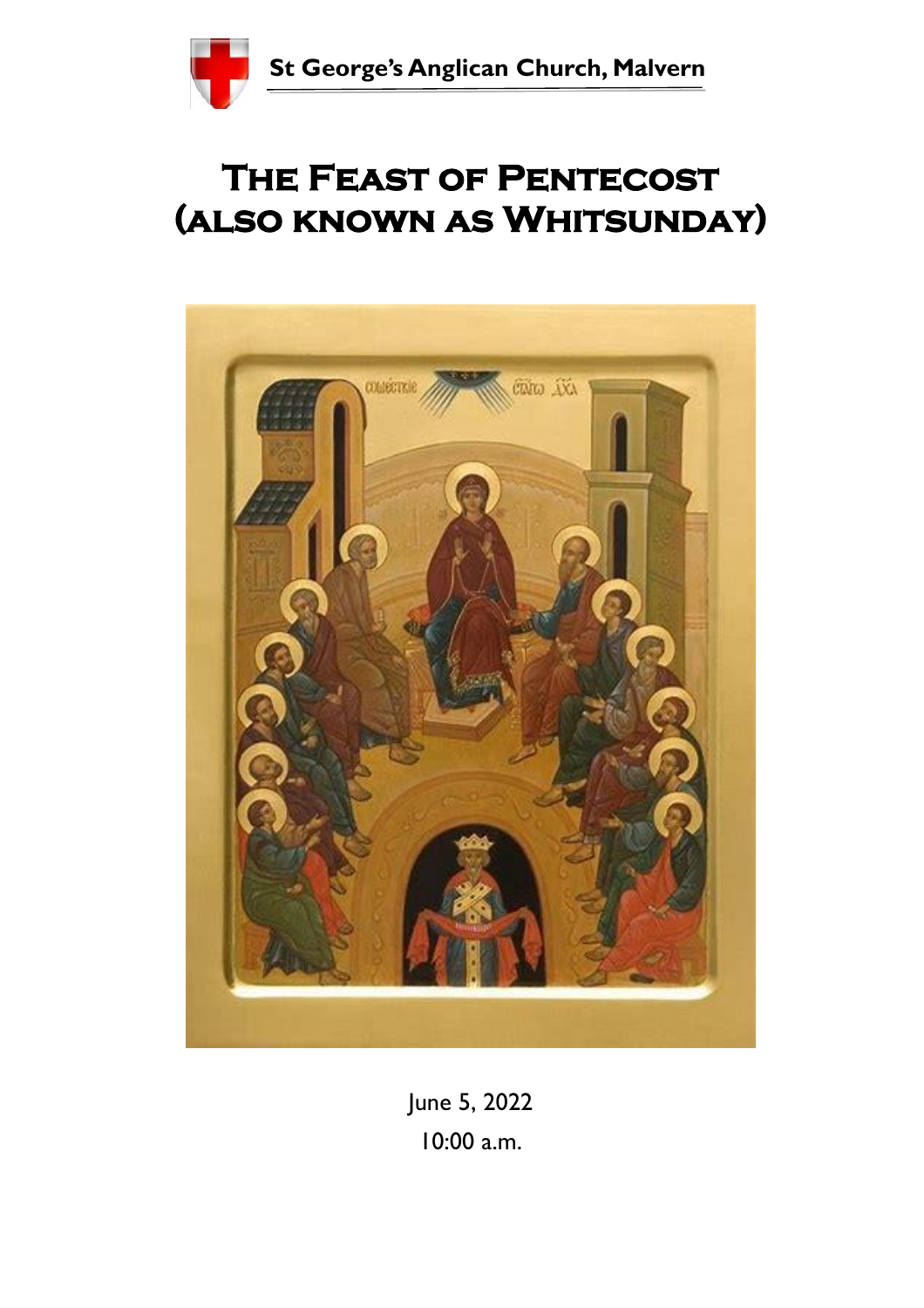The Feast of Pentecost is often taken as the day on which the church began, and so today is frequently called 'the birthday of the Church'. This, of course, depends on one's understanding of what constitutes the Church: is it the calling by Jesus of disciples? Is it that moment on the Cross when Jesus commits his mother into the care of his beloved disciple? Is it the conception of Jesus, when Mary becomes the first to 'bear God' in and to the world? Perhaps the fact that there are so many possible 'birthdays' for the Church, so many times when the Spirit can be seen to be poured out on the Church, shows us that what we are dealing with here is not any 'fixed day' (or date  $- a$ fact that the date of Pentecost always depends on Easter underlines), but a constant outpouring of God's gracious goodness.

Certainly, the Feast we celebrate today gives us a chance to recall and celebrate that what continues to sustain the Church is the gracious gift by God of God's creating, empowering, loving, and warming Holy Spirit. As Luke tells it, the rag tag bunch of disciples, following Jesus' command as he departed from them to wait in Jerusalem until they receive the gift of the Holy Spirit, become empowered to confess all that they saw God had done in and through Jesus to a large crowd gathered in Jerusalem. The crowd was gathered for the holy feast of Pentecost, that day which, in Jewish faith, marks the 'Feast of Weeks' – or a form of Harvest Festival. But it also came to signify, by the time Acts was written, a reminder of the covenant God established with all creation when God spoke to Noah. It became, therefore, a time to remember when God renewed the whole creation after the flood.

There is, therefore, a lovely 'symmetry' that in this Christian festival we recall the gift of the Spirit and think about the power and work of the Spirit in renewing the whole creation. And, given the renewal of the earth following the flood, it is a reminder to us that this renewing of the Spirit comes after Jesus has overcome the flood of death. We have been reflecting on this since Easter. Hence, Pentecost also marks the end of the liturgical Easter season (though every Sunday is a remembrance of Easter and the Resurrection.). Today, therefore, is also an especially appropriate day to welcome Danielle and Lincoln House, their family and friends, as they enter into the waters of baptism and emerged renewed and begin the transformation the Spirit brings to us all.

The gift of the Spirit to the apostles and other disciples described in Acts – that they could speak so that each member of the large crowd in Jerusalem could 'hear, each of us, in our own native language' (Acts 2:8) – also allows reflection. Now, rather than different languages being a sign and cause of confusion and disunity between peoples, the Spirit transforms those 'differences', enabling the differences to be a sign of God's embrace of all creation, not a single group or tribe.

This gives us quite a bit to ponder as we gather as the Church in this place today and each Sunday. Are we allowing the Spirit to empower us; so that, rather than a 'rag tag' collection of people who may feel rather tired and worn out after the ravages of Covid, we are empowered to share the transforming love of God? Are we listening to the promptings of the Spirit, so that we, too, find ways of sharing the good news to those around us in ways they can understand? Are we as a community and a nation allowing the Spirit to transform our differences and our view of difference, so that, rather than causing hostility and confusion, we see them as signs of God's abundance?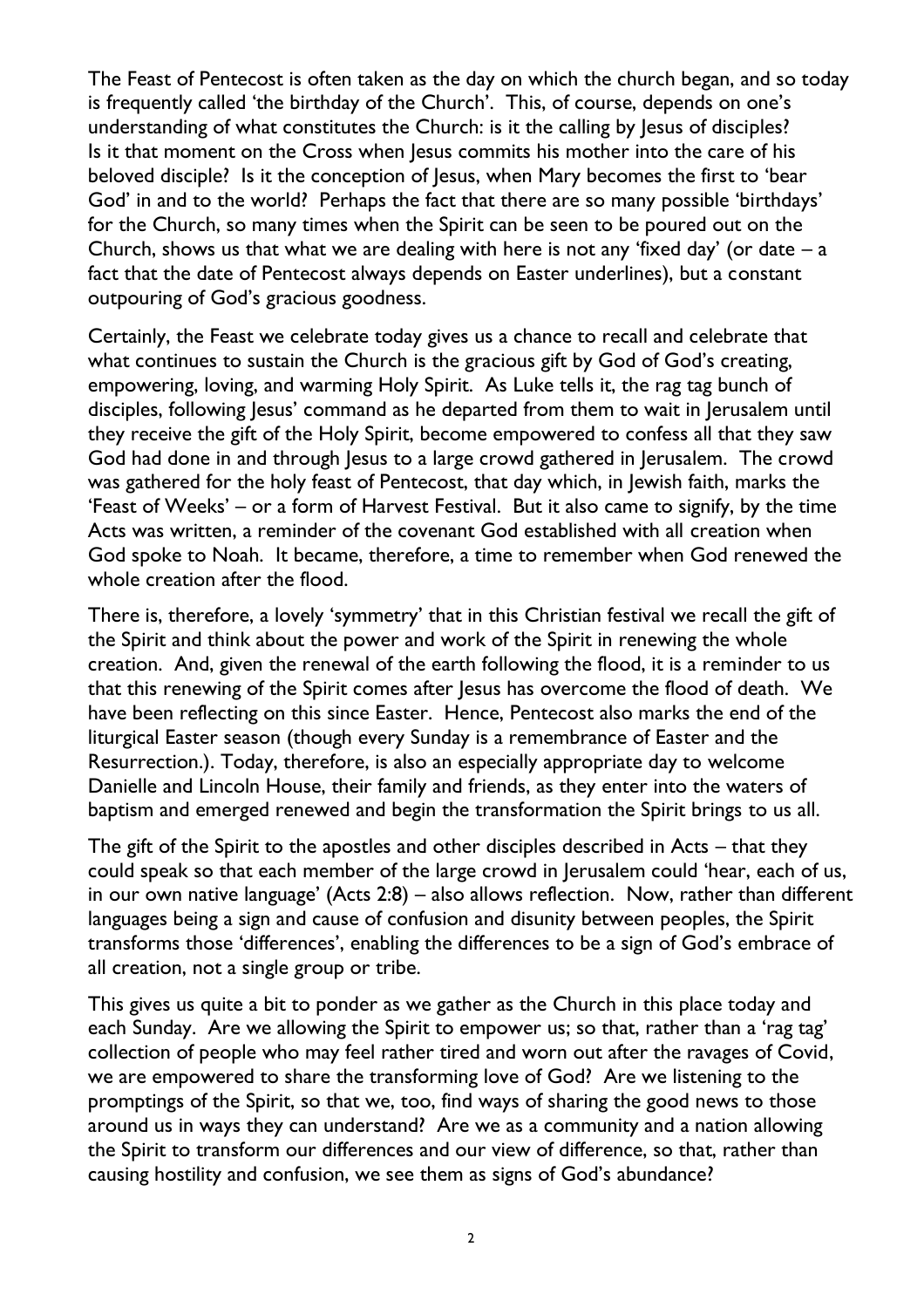# **GATHERING IN GOD'S NAME**

Setting: *Christ Church Mass* Philip Matthias *(b. 1954)* 

# **Opening Hymn**

1. Come down, O Love divine, Seek thou this soul of mine, And visit it with thine own ardour glowing; O Comforter, draw near, Within my heart appear, And kindle it, thy holy flame bestowing. 2. O let it freely burn, Till earthly passions turn To dust and ashes in its heat consuming; And let thy glorious light Shine ever on my sight, And clothe me round, the while my path illuming. 3. Let holy charity

Mine outward vesture be, And lowliness become mine inner clothing; True lowliness of heart, Which takes the humbler part, And o'er its own shortcomings weeps with loathing.

4. And so the yearning strong, With which the soul will long, Shall far outpass the power of human telling; For none can guess its grace, Till he become the place Wherein the Holy Spirit makes his dwelling.

> *Words: Italian,* Bianco da Siena (*d. 1434*) *tr.* R, F. Littledale (*1833–90*) *Music:* Down Ampney, by Ralph Vaughan Williams (*1872–1958*)

Blessed be God, Father, Son and Holy Spirit. **Blessed be God's Kingdom, now and for ever.**

The Lord be with you **And also with you.**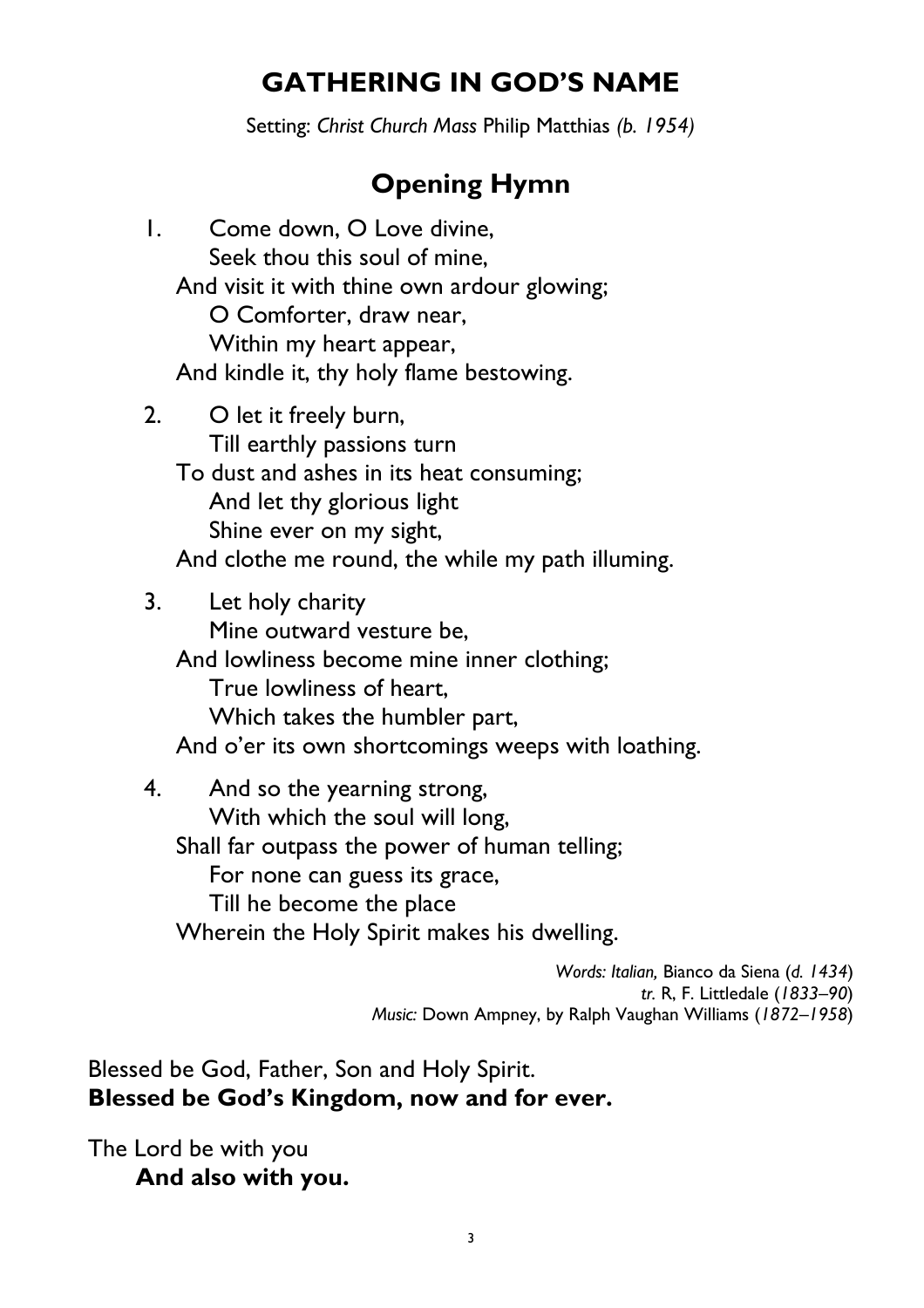## Christ is risen. Alleluia! **He is risen indeed. Alleluia!**

### *The President offers words of welcome*

There is one Body and one Spirit;

**there is one hope in God's call to us.**

One Lord, one Faith, one Baptism,

## **one God and Father of all.**

Baptism is the gift of our Lord Jesus Christ.

When he had risen from the dead, he commanded his followers to go and make disciples of all nations, baptizing them in the name of the Father, and of the Son, and of the Holy Spirit.

We have come together today to obey that command.

Baptism with water signifies the cleansing from sin that Jesus' death makes possible, and the new life that God gives us through the Holy Spirit. In baptism, the promises of God are visibly signed and sealed for us. We are joined to Christ, and made members of his body, the Church universal. So we welcome you, *N and M*, with your sponsors and family. We give thanks for you, and pray that you may know God's love and faithfulness for ever.

The Spirit of truth comes to convict of sin, of righteousness, and of judgement.

### *Silence is kept.*

Let us confess our sins in penitence and faith, confident in God's forgiveness.

## Merciful God,

**our maker and our judge, we have sinned against you in thought, word and deed, and in what we have failed to do: we have not loved you with our whole heart; we have not loved our neighbours as ourselves; we repent, and are sorry for all our sins. Father, forgive us. Strengthen us to love and obey you in newness of life; through Jesus Christ our Lord. Amen.**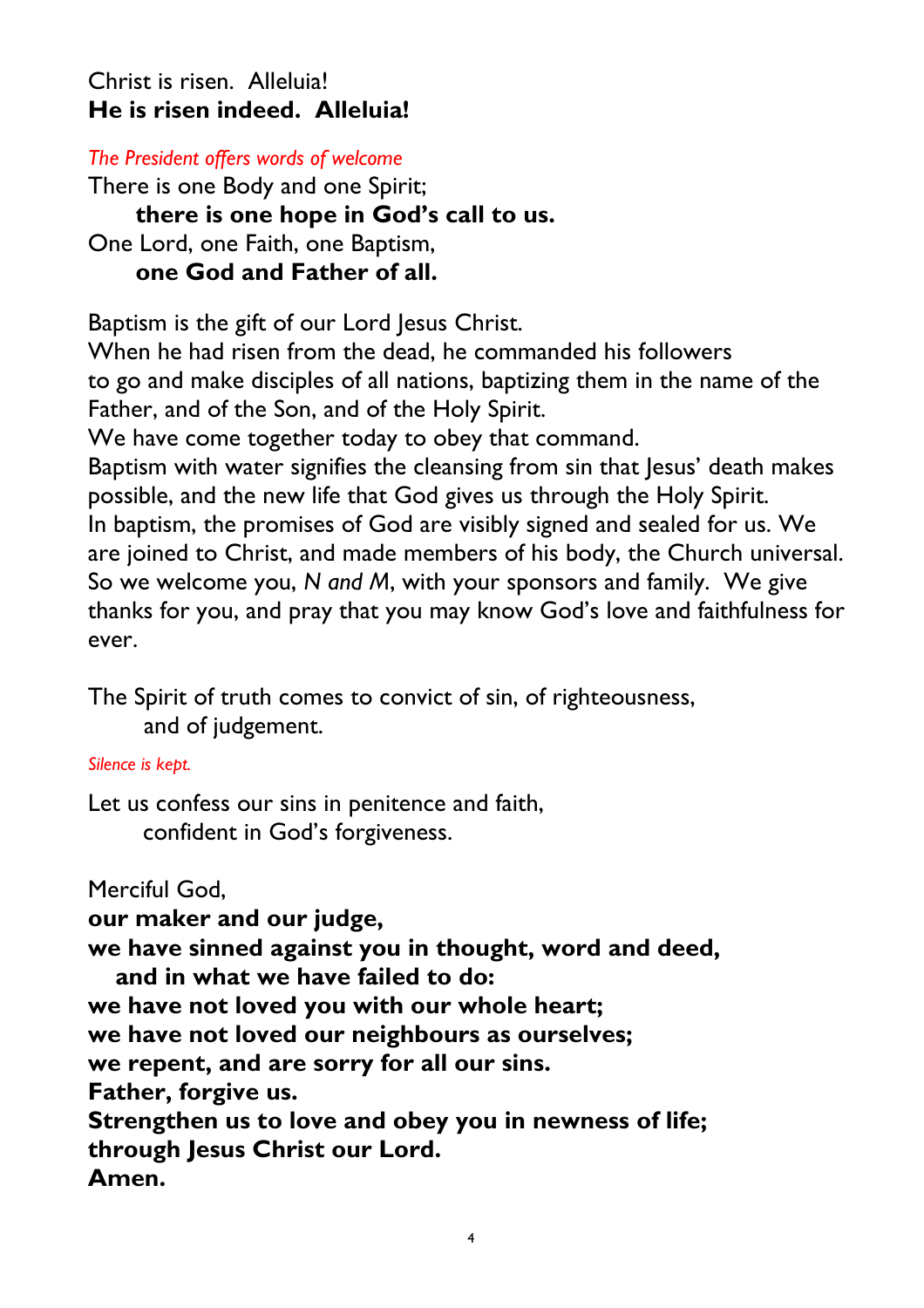*The President pronounces Absolution, to which all respond* 

## **Amen.**

## *We sing together*

**Glory to God in the highest, and peace to God's people on earth. Lord God, heavenly King, almighty God and Father, we worship you, we give you thanks, we praise you for your glory. Lord Jesus Christ, only Son of the Father Lord God, Lamb of God, you take away the sin of the world: have mercy on us; you are seated at the right hand of the Father: receive our prayer. For you alone are the Holy One, you alone are the Lord, you alone are the Most High, Jesus Christ, with the Holy Spirit, in the glory of God the Father. Amen.**

Let us pray.

*The people pray silently, and then the President 'collects' the silent prayer:*

O God, who in smoke and fire upon Mount Sinai gave the law to Moses, and who revealed the new covenant in the fire of the Spirit: grant, we pray, that, kindled by that same Spirit which you poured forth upon you apostles, we may fulfil with joy your commandment of love. We ask this through Jesus Christ our Lord, who lives and reigns with you and the Holy Spirit, one God, now and for ever. **Amen.**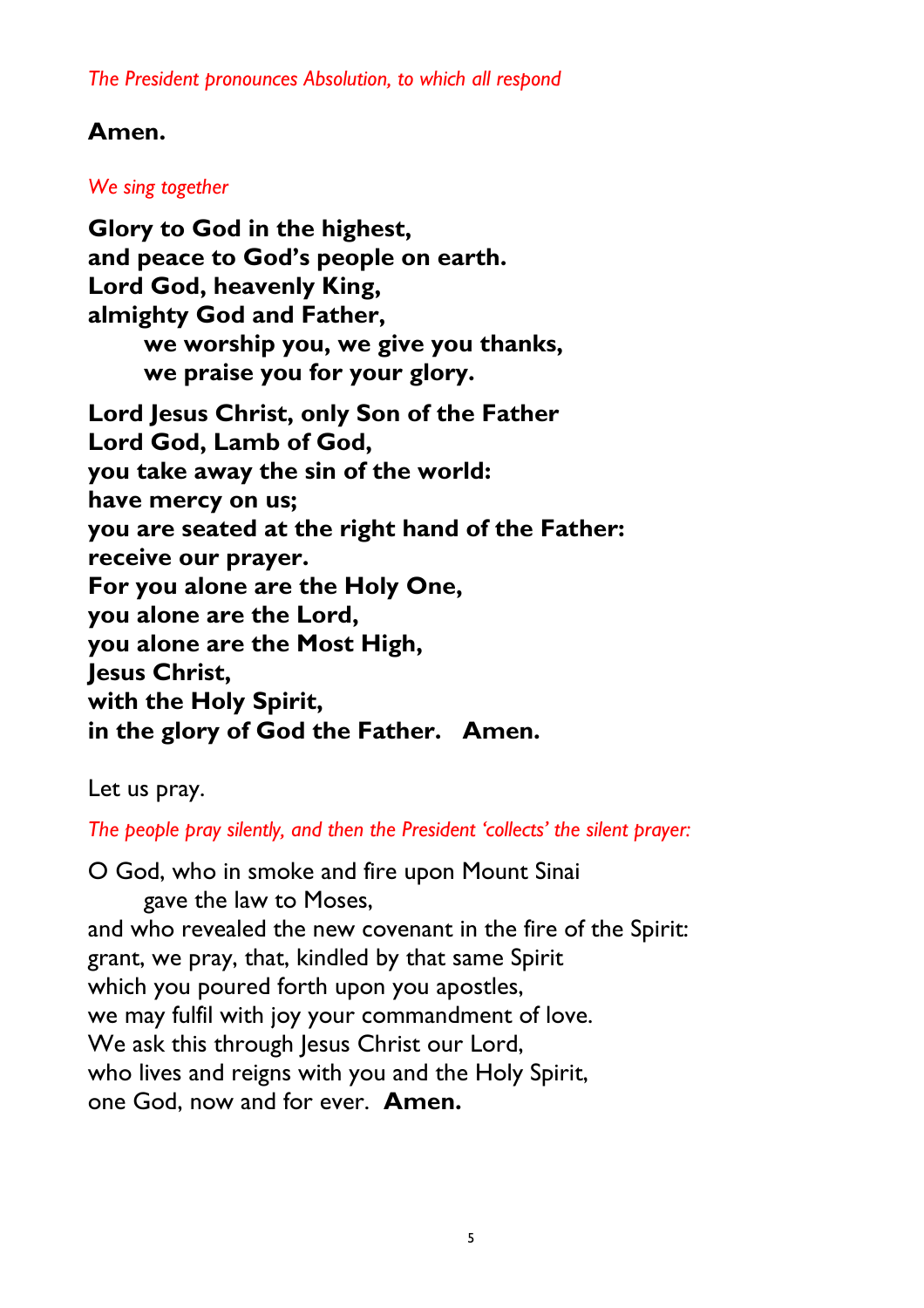## **THE MINISTRY OF THE WORD**

## **FIRST READING:** *Acts 2: 1–21*

A reading from the Acts of the Apostles

When the day of Pentecost had come, they were all together in one place. And suddenly from heaven there came a sound like the rush of a violent wind, and it filled the entire house where they were sitting. Divided tongues, as of fire, appeared among them, and a tongue rested on each of them. All of them were filled with the Holy Spirit and began to speak in other languages, as the Spirit gave them ability.

Now there were devout lews from every nation under heaven living in Jerusalem. And at this sound the crowd gathered and was bewildered, because each one heard them speaking in the native language of each. Amazed and astonished, they asked,

'Are not all these who are speaking Galileans?

And how is it that we hear, each of us, in our own native language? Parthians, Medes, Elamites, and residents of Mesopotamia, Judea and Cappadocia, Pontus and Asia, Phrygia and Pamphylia, Egypt

 and the parts of Libya belonging to Cyrene, and visitors from Rome, both Jews and proselytes, Cretans and Arabs—

in our own languages we hear them speaking about God's deeds of power.' All were amazed and perplexed, saying to one another,

'What does this mean?'

But others sneered and said,

'They are filled with new wine.'

But Peter, standing with the eleven, raised his voice and addressed them:

'Men of Judea and all who live in Jerusalem, let this be known to you, and listen to what I say. Indeed, these are not drunk, as you suppose, for it is only nine o'clock in the morning.

No, this is what was spoken through the prophet Joel:

"In the last days it will be, God declares,

that I will pour out my Spirit upon all flesh,

and your sons and your daughters shall prophesy,

and your young men shall see visions,

and your old men shall dream dreams.

Even upon my slaves, both men and women,

in those days I will pour out my Spirit; and they shall prophesy.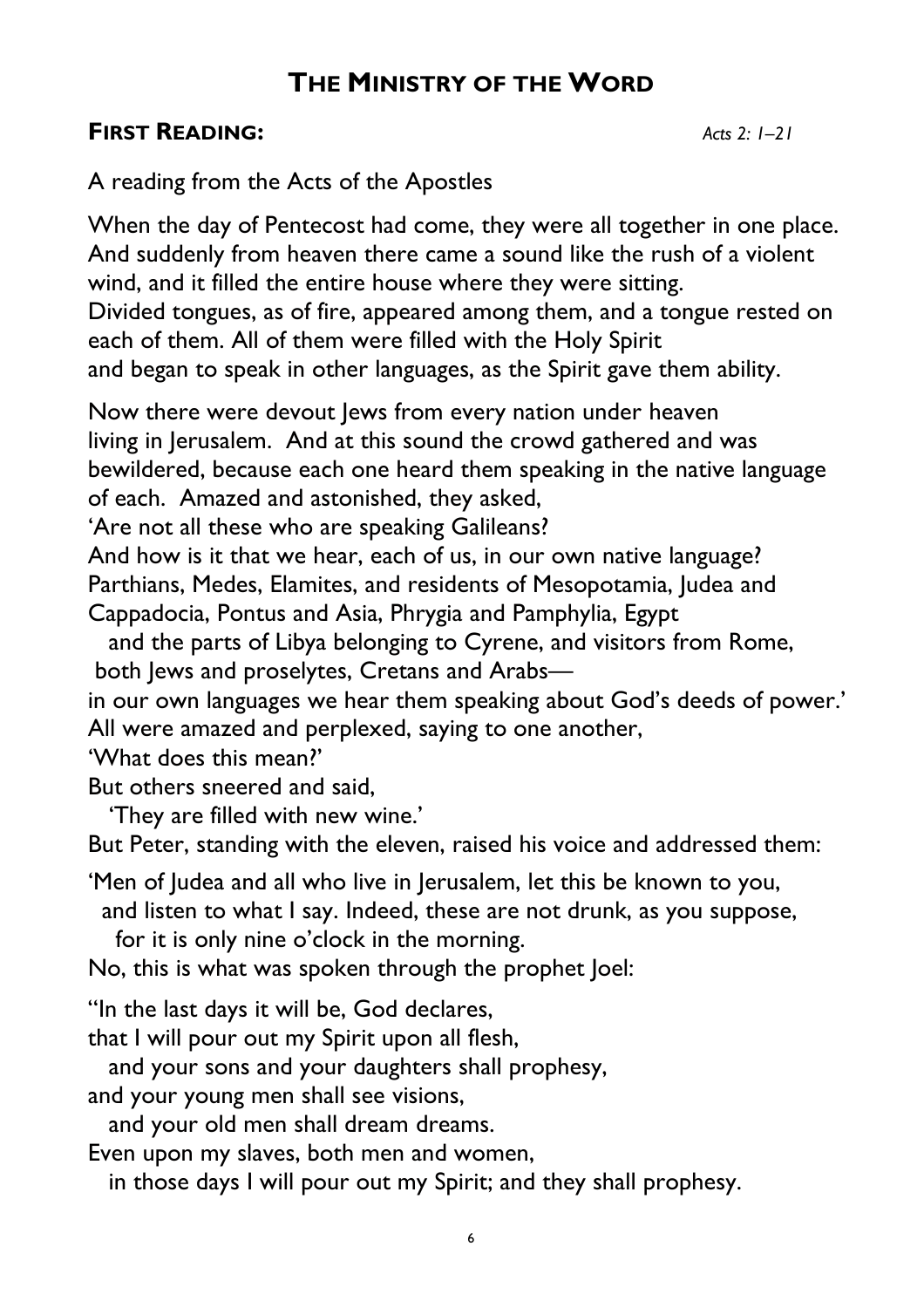And I will show portents in the heaven above and signs on the earth below, blood, and fire, and smoky mist. The sun shall be turned to darkness and the moon to blood, before the coming of the Lord's great and glorious day.

Then everyone who calls on the name of the Lord shall be saved."

Hear the word of the Lord. **Thanks be to God.** 

## **Psalm 104: TiS 65**



The response is sung first by the cantor, small group or choir and then by the congregation. Thereafter it is sung by the congregation after each verse.

## **SECOND READING:** *Romans 8:14–17*

A reading from the letter of Paul to the Church in Rome

For all who are led by the Spirit of God are children of God. For you did not receive a spirit of slavery to fall back into fear,

but you have received a spirit of adoption.

When we cry, 'Abba! Father!' it is that very Spirit bearing witness with our spirit that we are children of God, and if children, then heirs,

heirs of God and joint heirs with Christ—

if, in fact, we suffer with him so that we may also be glorified with him.

Hear the word of the Lord. **Thanks be to God.**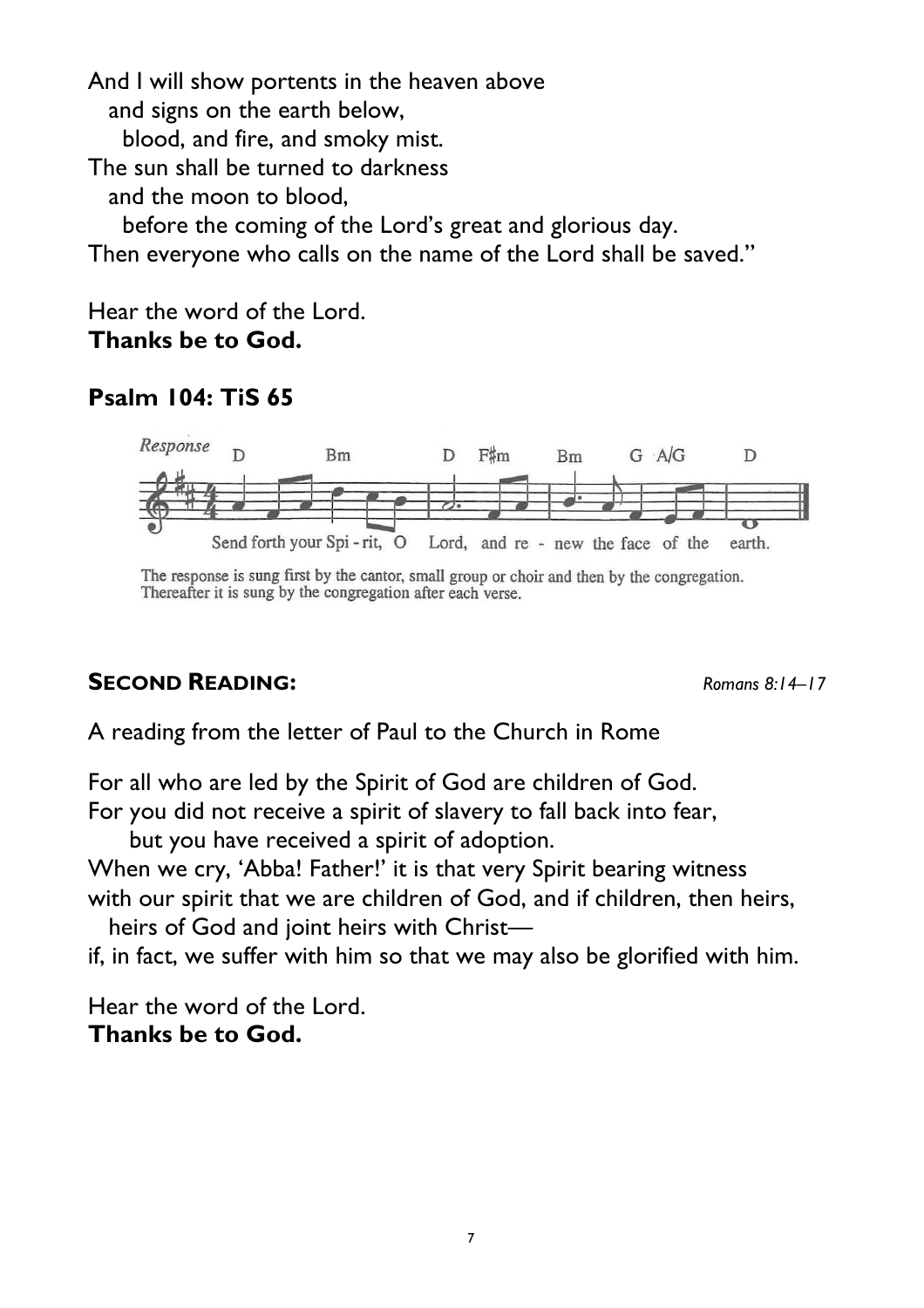## **Gradual Hymn**

- 1. O Thou who camest from above, The pure celestial fire to impart, Kindle a flame of sacred love On the mean altar of my heart.
- 2. There let it for thy glory burn With inextinguishable blaze And trembling to its source return In humble prayer and fervent praise.
- 3. Jesus, confirm my heart's desire To work, and speak, and think for thee; Still let me guard the holy fire, And still stir up the gift in me.
- 4. Ready for all thy perfect will, My acts of faith and love repeat, Till death thy endless mercies seal, And make my sacrifice complete.

*Words:* Charles Wesley (*1707–88*) *Music:* Hereford, Samuel Sebastian Wesley (*1810–76*)

**GOSPEL** *(John 14: 8–17, 25–27*)

Alleluia! Alleluia!

Come Holy Spirit, fill the hearts of your faithful and kindle in them the fire of your love.

## **Alleluia!**

The Lord be with you. **And also with you.** 

Hear the gospel of our Lord Jesus Christ, according to John. **Glory to you, Lord Jesus Christ.** 

Philip said to him, 'Lord, show us the Father, and we will be satisfied.' Jesus said to him, 'Have I been with you all this time, Philip, and you still do not know me? Whoever has seen me has seen the Father. How can you say, "Show us the Father"?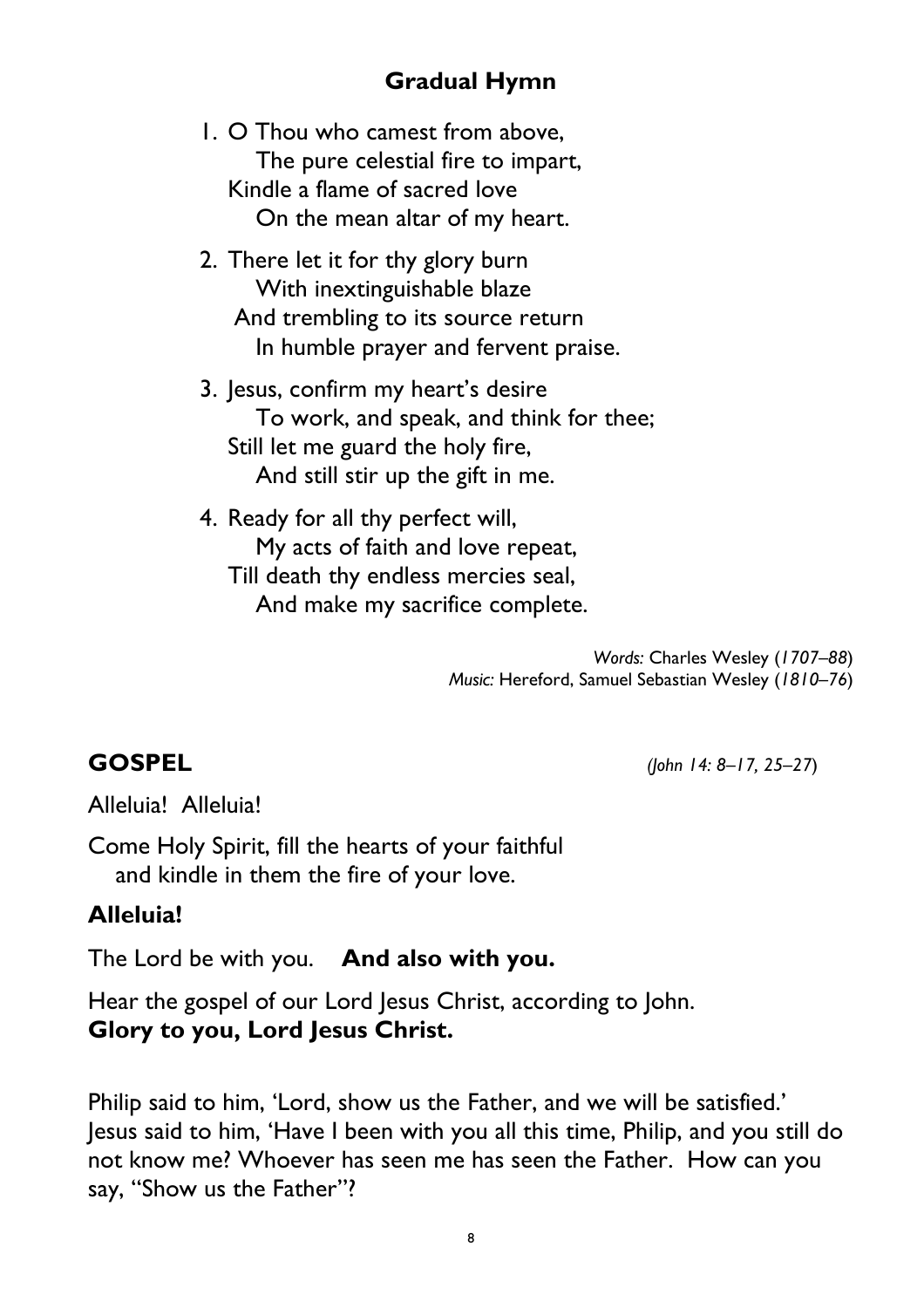Do you not believe that I am in the Father and the Father is in me? The words that I say to you I do not speak on my own; but the Father who dwells in me does his works. Believe me that I am in the Father and the Father is in me; but if you do not, then believe me because of the works themselves. Very truly, I tell you, the one who believes in me will also do the works that I do and, in fact, will do greater works than these, because I am going to the Father. I will do whatever you ask in my name, so that the Father may be glorified in the Son. If in my name you ask me for anything, I will do it.

'If you love me, you will keep my commandments. And I will ask the Father, and he will give you another Advocate, to be with you for ever. This is the Spirit of truth, whom the world cannot receive, because it neither sees him nor knows him. You know him, because he abides with you, and he will be in you….

'I have said these things to you while I am still with you.

But the Advocate, the Holy Spirit, whom the Father will send in my name, will teach you everything, and remind you of all that I have said to you.

Peace I leave with you; my peace I give to you.

I do not give to you as the world gives.

Do not let your hearts be troubled, and do not let them be afraid.'

For the gospel of the Lord. **Praise to you, Lord Jesus Christ.** 

### *The Sermon*

*After the sermon, silence is kept.* 

# **THE PRESENTATION**

*The priest invites the candidates and their sponsors to stand in view of the congregation.* 

We welcome Danielle and Lincoln who come to be baptized. I invite their sponsors to present them now.

*The sponsors answer* **We present Danielle Ann House to be baptized***.*  **We present Lincoln George House to be baptized***.*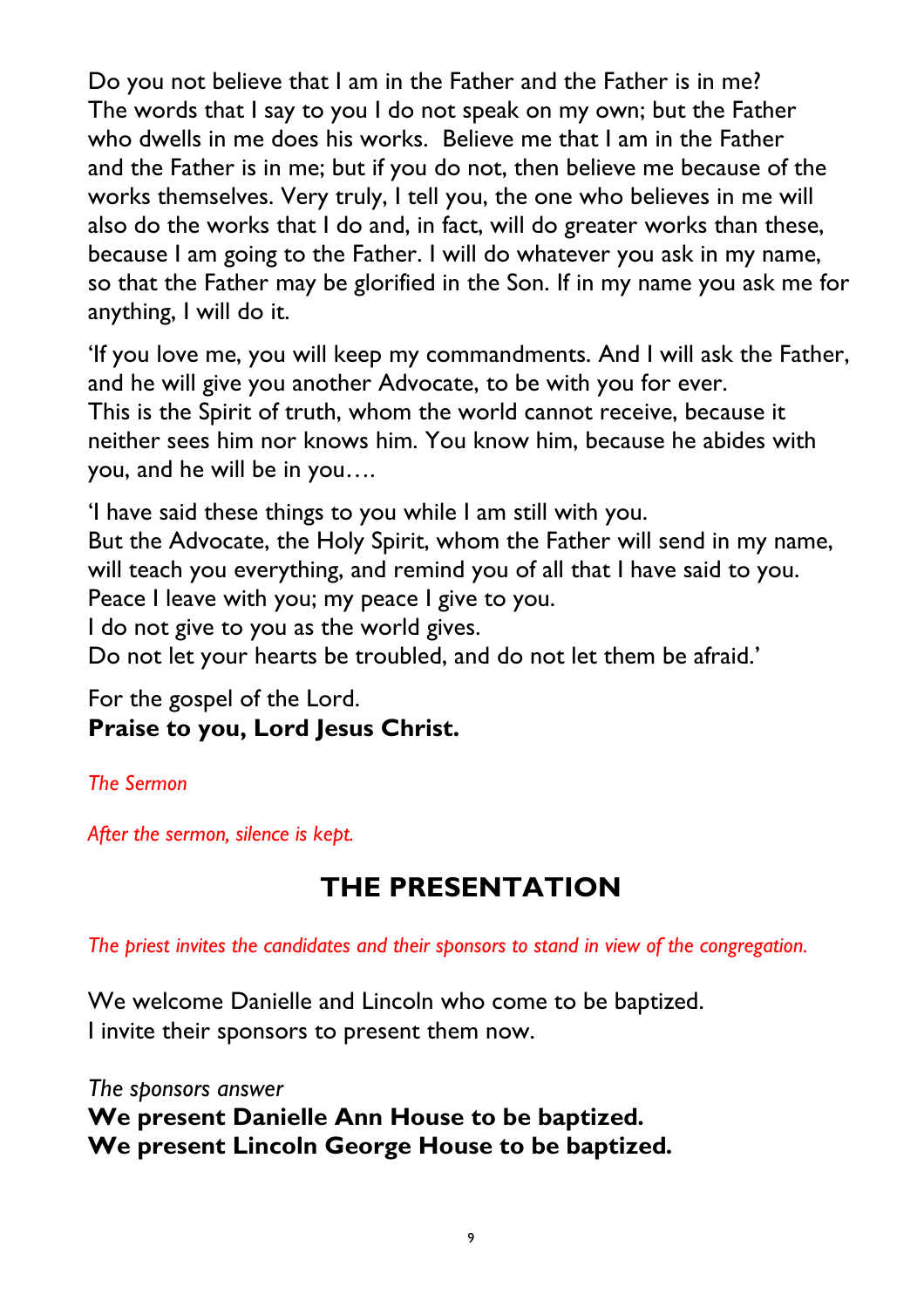*The priest says to the sponsors of Lincoln unable to answer for himself* 

Will you accept the responsibilities placed upon you in bringing Lincoln for baptism? **I will.** 

Are you willing to answer on behalf of Lincoln? **I am.** 

By your own prayers and example, by your friendship and love, will you encourage Lincoln in the life and faith of the Christian community? **I will, with God's help.**

# **THE DECISION**

Before God and this congregation, you must affirm that you turn to Christ and reject all that is evil:

Do you turn to Christ? **I turn to Christ.**

Do you repent of your sins?

**I repent of my sins.**

Do you reject selfish living, and all that is false and unjust? **I reject them all.**

Do you renounce Satan and all evil?

**I renounce all that is evil.**

Almighty God deliver you from the powers of darkness, and lead you in the light of Christ to his everlasting kingdom. **Amen.** 

Will you each, by God's grace, strive to live as a disciple of Christ, loving God with your whole heart, and your neighbour as yourself, until your life's end?

## **I will, with God's help.**

You have heard these our brothers and sisters respond to Christ. Will you support them in this calling?

**We will.**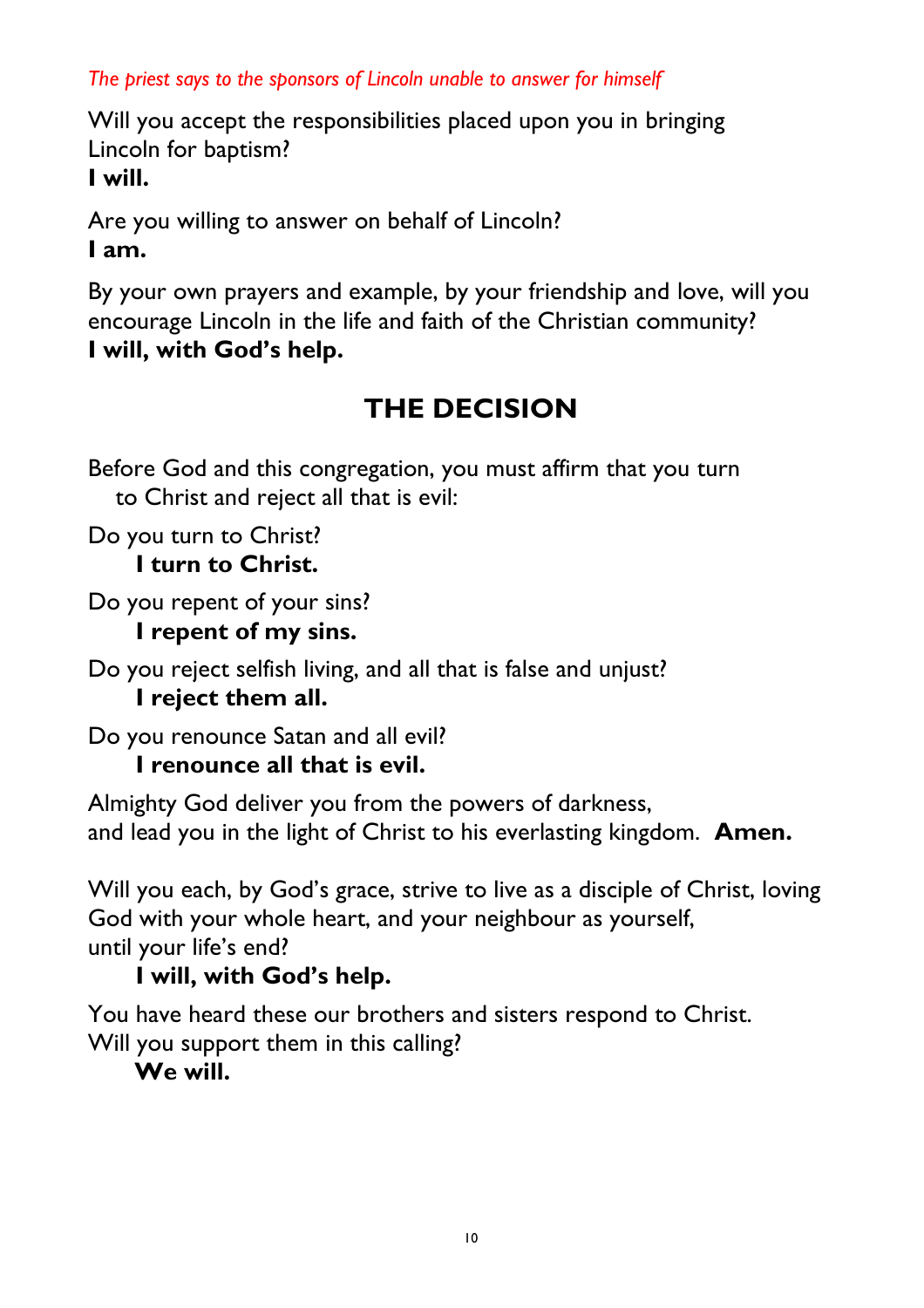Let us pray.

Grant, merciful God, that Danielle and Lincoln may be so buried with Christ in baptism that the new nature may be raised up in them. May the fruit of your Spirit grow and flourish in them. **Amen.**

Give to their sponsors and their families the desire to share with them what you have revealed in your holy gospel. **Amen.** 

May they know Christ's forgiving love and continue in the fellowship and service of his Church. May they proclaim, by word and example, the good news of God in Christ. **Amen.**

We thank you for the ministry we have in your world and to each other in the household of faith. Hasten that day when the whole creation shall be made perfect in Christ. **Amen.**

*Danielle, Lincoln and their sponsors and families move to the font.* 

# **THE BAPTISM**

The Lord be with you.

## **And also with you.**

Let us give thanks to the Lord our God.

## **It is right to give our thanks and praise.**

We give you thanks that at the beginning of creation your Holy Spirit moved upon the waters to bring forth light and life. With water you cleanse and replenish the earth; you nourish and sustain all living things.

## **Thanks be to God.**

We give you thanks that through the waters of the Red Sea you led your people out of slavery into freedom, and brought them through the river Jordan to new life in the land of promise.

## **Thanks be to God.**

We give you thanks for your Son Jesus Christ: for his baptism by John, for his anointing with the Holy Spirit.

## **Thanks be to God.**

We give you thanks that through the deep waters of death Jesus delivered us from our sins and was raised to new life in triumph.

## **Thanks be to God.**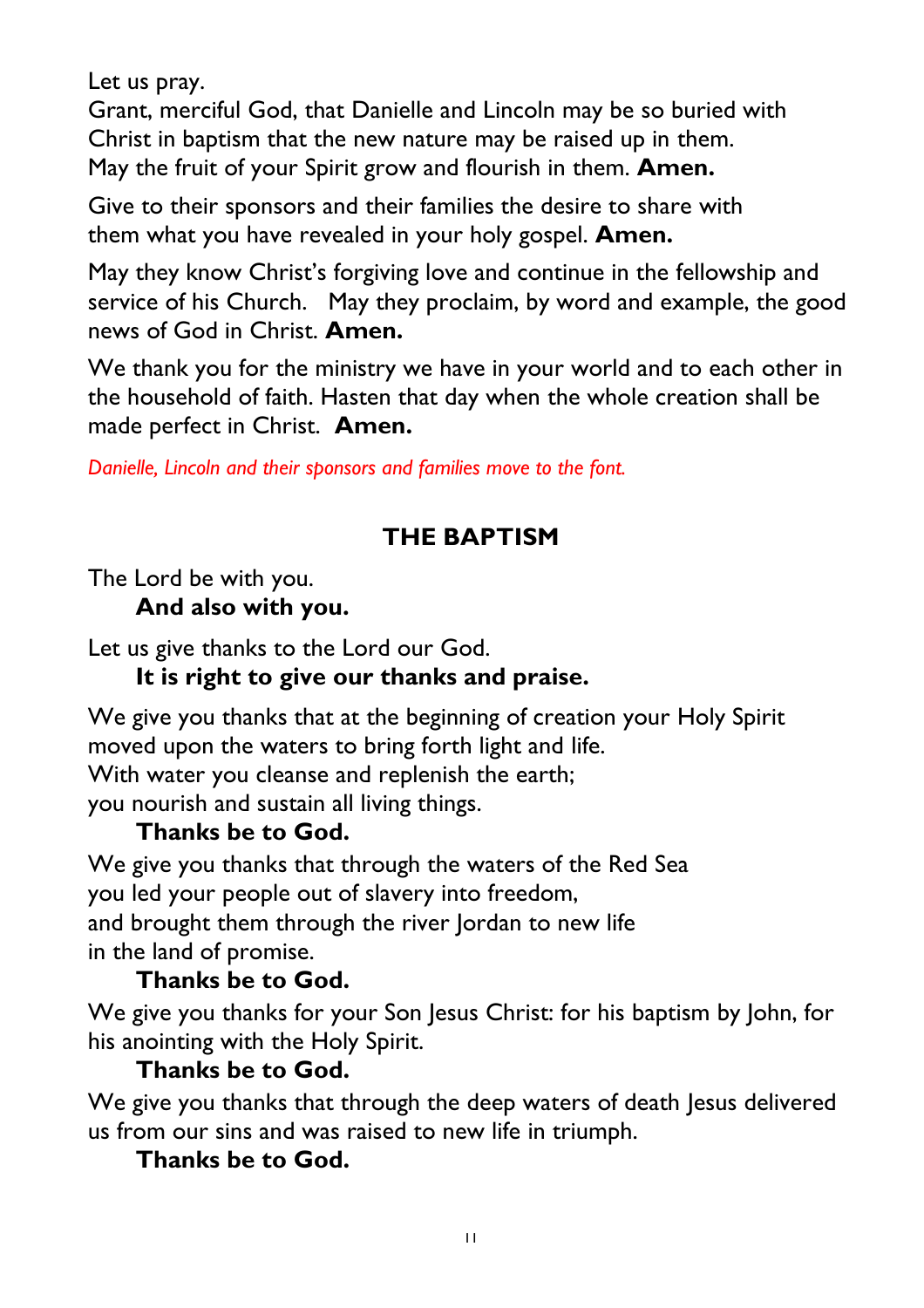We give you thanks for the grace of the Holy Spirit who forms us in the likeness of Christ and leads us to proclaim your kingdom.

## **Thanks be to God.**

And now we give you thanks that you have called Danielle and Lincoln to new birth in your Church through the waters of baptism.

Pour out your Holy Spirit in blessing and sanctify this water so that those who are baptised in it may be made one with Christ in his death and resurrection. May they die to sin, rise to newness of life, and continue for ever in Jesus Christ our Lord, through whom we give you praise and honour in the unity of the Spirit, now and for ever. **Amen.**

## *The minister now says to Danielle and to the sponsors of Lincoln:*

I now ask you to affirm as yours the faith of the Church.

Do you believe in God the Father?

## **I believe in God, the Father almighty, creator of heaven and earth.**

Do you believe in God the Son?

**I believe in Jesus Christ, God's only Son, our Lord, who was conceived by the Holy Spirit, born of the virgin Mary, suffered under Pontius Pilate, was crucified, died, and was buried; he descended to the dead. On the third day he rose from the dead; he ascended into heaven, and is seated at the right hand of the Father; from there he will come to judge the living and the dead.** 

Do you believe in God the Holy Spirit?

**I believe in the Holy Spirit, the holy catholic Church, the communion of saints, the forgiveness of sins, the resurrection of the body, and the life everlasting. Amen.**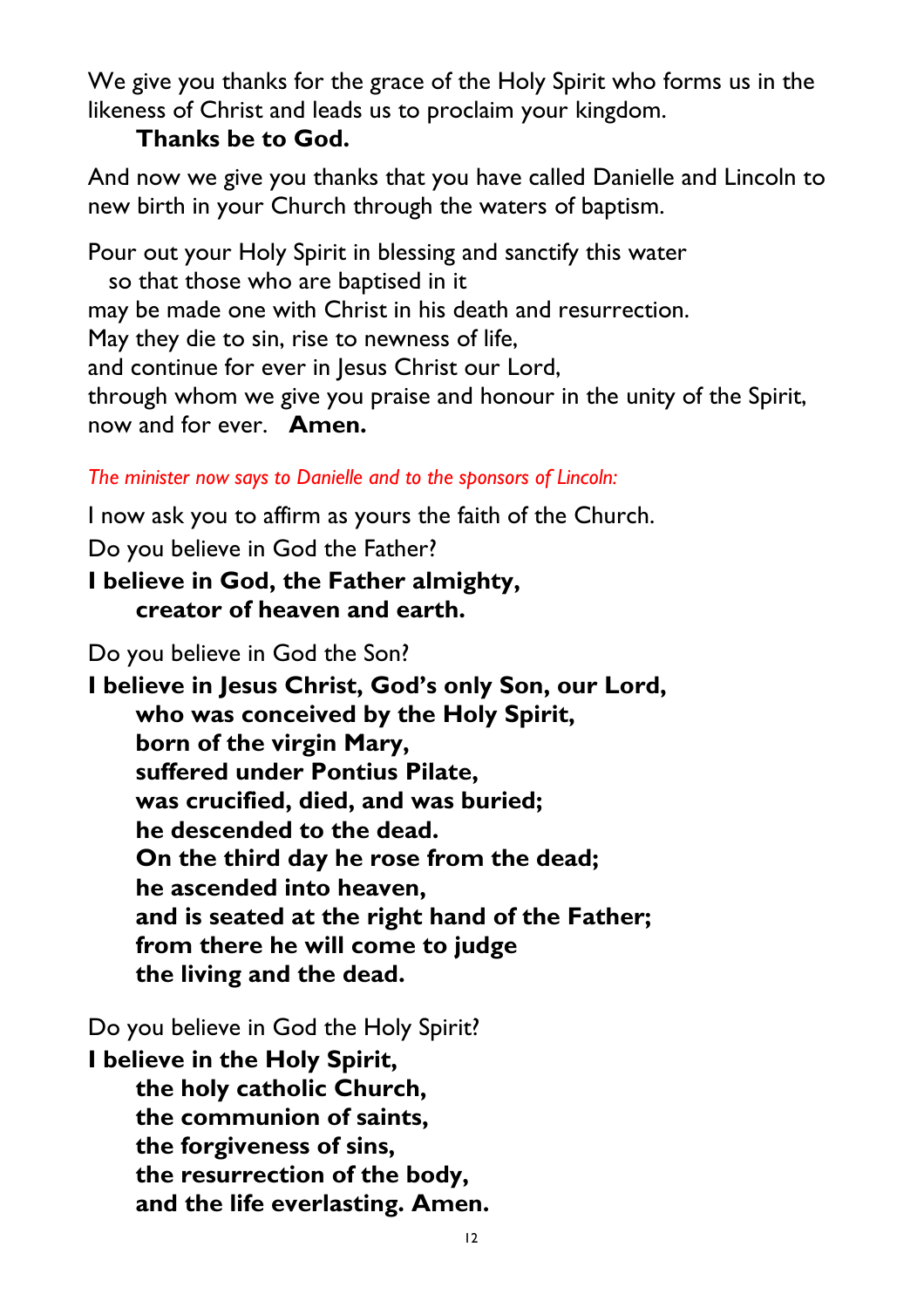*The minister says to the congregation:* 

This is the faith of the Church.

*The Congregation responds:* 

**This is our faith: We believe in one God: Father, Son and Holy Spirit.**

Danielle/Lincoln, I baptize you in the name of the Father, and of the Son, and of the Holy Spirit. **Amen.**

Danielle/Lincoln, I sign you with the sign of the cross to show that you are marked as Christ's own for ever.

Live as a disciple of Christ: fight the good fight, finish the race, keep the faith.

*The congregation responds, saying* 

**Confess Christ crucified, proclaim his resurrection, look for his coming in glory.**

God has brought you out of darkness into his marvellous light.

*The congregation joins the minister saying* 

**Shine as a light in the world to the glory of God the Father.**

God has called you into his Church.

*The congregation joins the minister in saying* 

**We therefore receive and welcome you as a member with us of the body of Christ, as a child of the one heavenly Father, and as an inheritor of the kingdom of God.**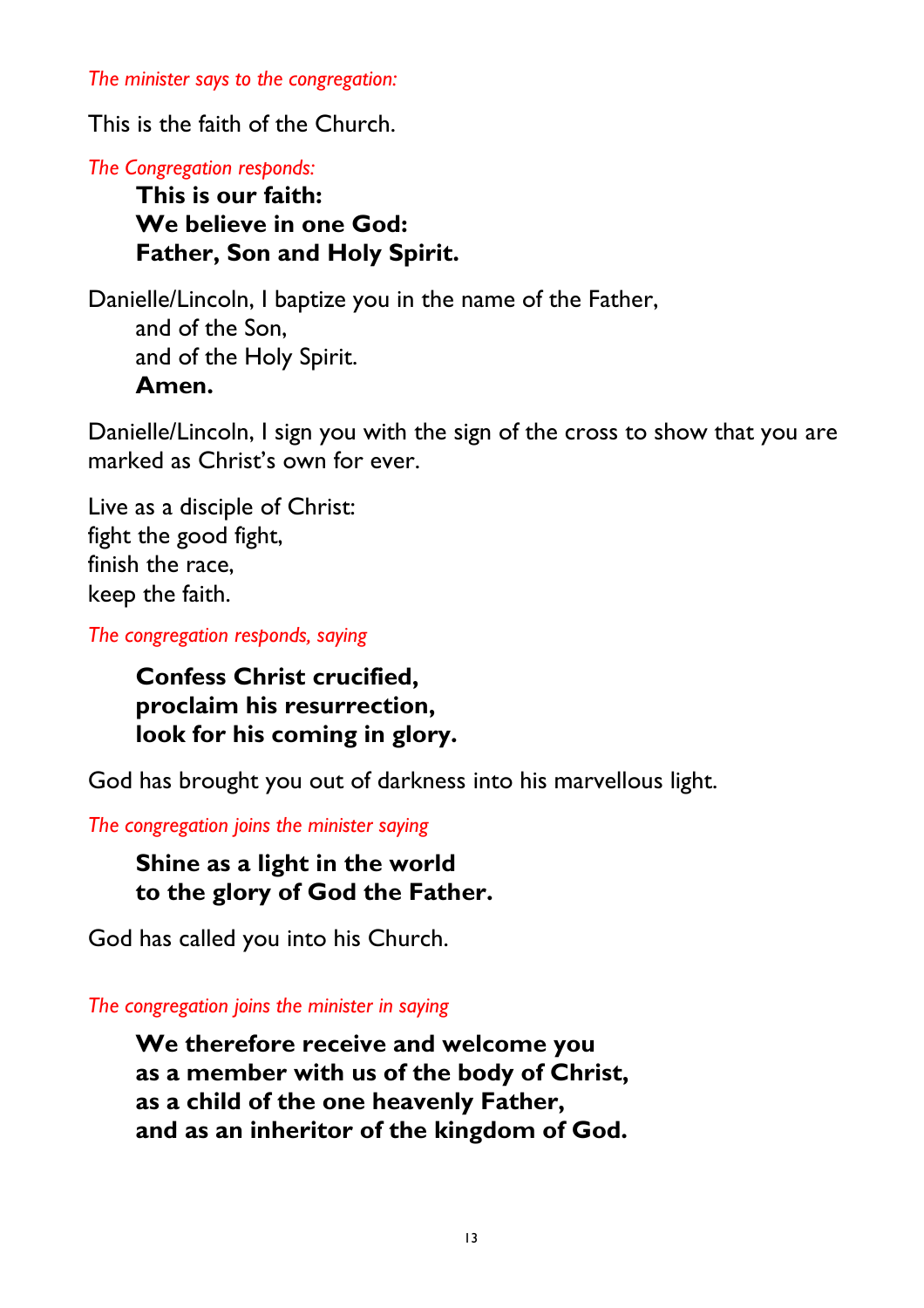# **THE GREETING OF PEACE**

In baptism, God has made us one in Christ. **His Spirit is with us.** 

The peace of the Risen and Ascended Lord be always with you. Alleluia! Alleluia! **And also with you. Alleluia! Alleluia!** 

*Members of the congregation greet one another in an appropriate way, and especially greet and welcome the world's newest Christians – Danielle and Lincoln.* 

# **THE LITURGY OF THE SACRAMENT**

*During the following hymn, the people's gifts are brought forward, and the altar prepared.*

# **Offertory Hymn**

- 1. Come, Holy Ghost, our souls inspire, And lighten with celestial fire; Thou the anointing Spirit art, Who doest thy sev'nfold gifts impart:
- 2. Thy blessèd unction from above Is comfort, life, and fire of love; Enable with perpetual light The dullness of our blinded sight.
- 3. Anoint and cheer our soilèd face With the abundance of thy grace: Keep far our foes, give peace at home; Where thou art guide no ill can come.
- 4. Teach us to know the Father, Son, And thee of both to be but One, That through the ages all along This may be our endless song:

Praise to thy eternal merit, Father, Son, and Holy Spirit. Amen.

*Words:* John Cosin (*1594–1672*) based on *Veni Creator Spiritus Music:* Veni Creator (Mechlin), Mode vii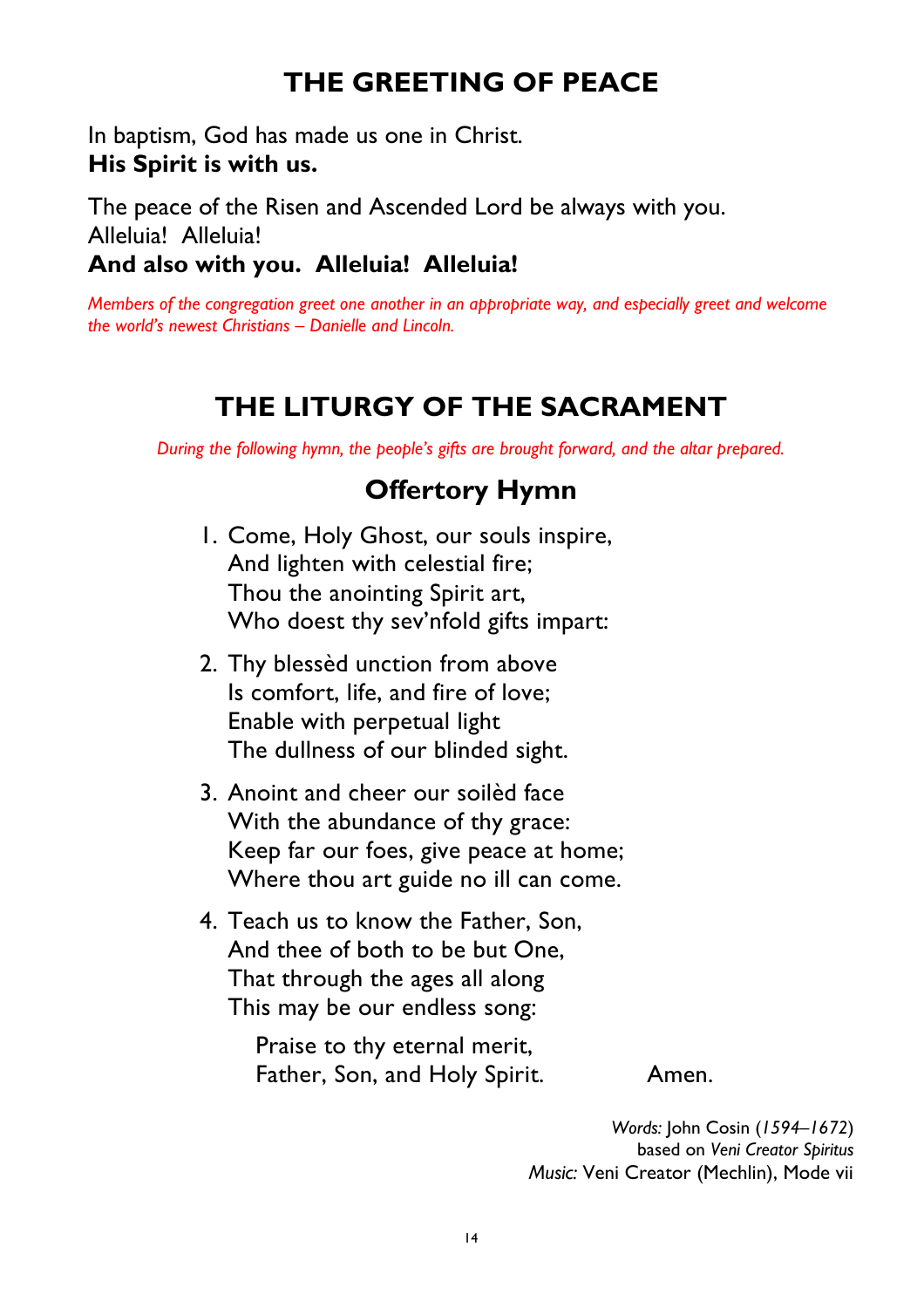*The President offers prayers over the gifts, to which the people respond:* 

## **Blessed be God for ever.**

*The President then begins the Great Thanksgiving Prayer* 

The Lord be with you. **And also with you.** 

Lift up your hearts. **We lift them to the Lord.** 

Let us give thanks to the Lord our God. **It is right to give our thanks and praise.** 

*The President continues with the prayer, concluding with:* 

Therefore with angels and archangels, and with all the company of heaven, we proclaim your great and glorious name, for ever praising you and saying:

**Holy, holy, holy Lord, God of power and might, Heaven and earth are full of your glory. Hosanna in the highest.** 

**Blessed is he who comes in the name of the Lord. Hosanna in the highest.** 

*The President continues the prayer until the deacon says:* 

Let us proclaim the mystery of faith: **Christ has died, Christ is risen. Christ will come again.** 

*The President continues the prayer, which concludes:* 

…we worship you, Father, in songs of never-ending praise:

**Blessing and honour and glory and power are yours for ever and ever. Amen.** 

*A brief silence is kept.*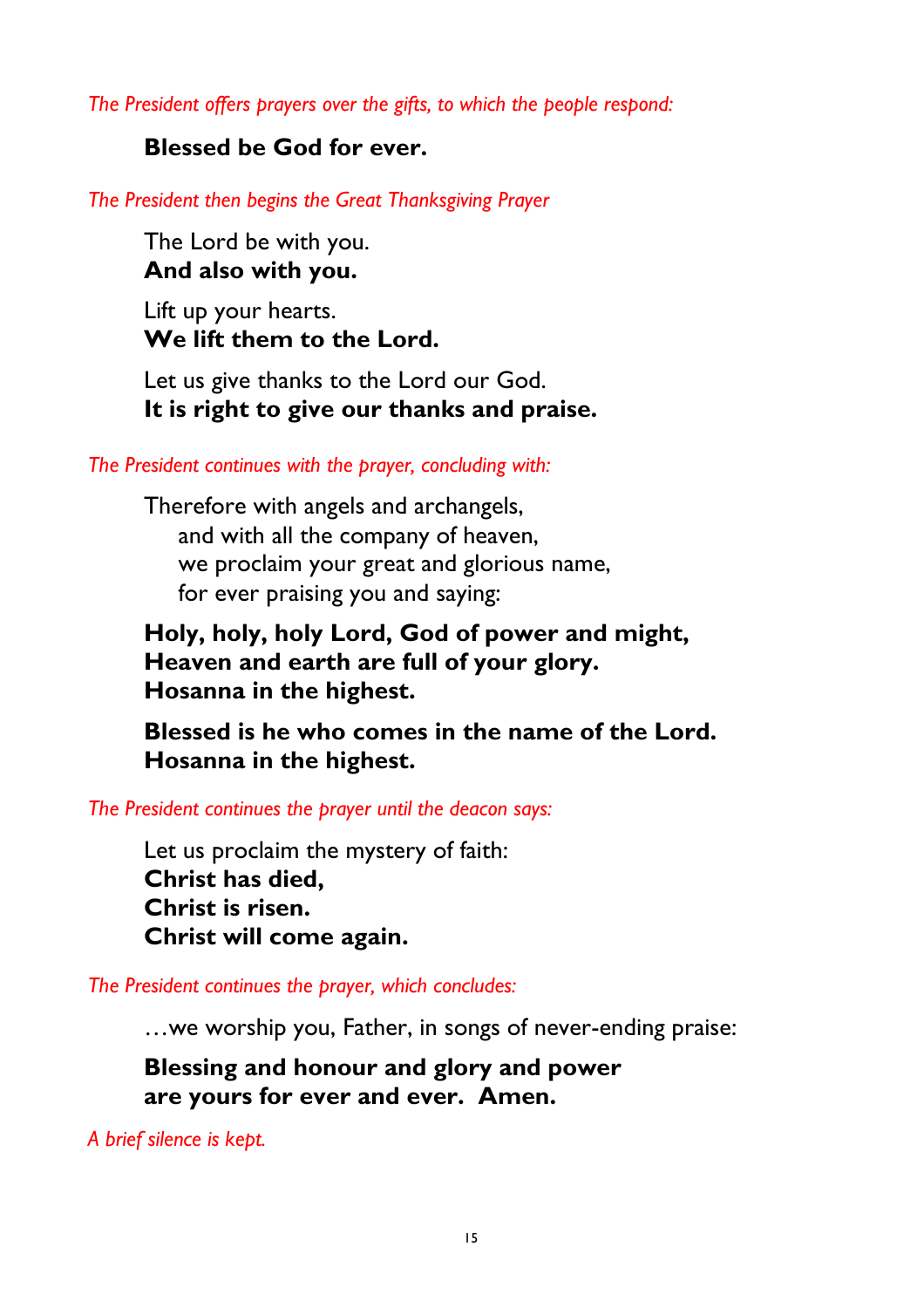As our Saviour Christ has taught us, we are confident to pray:

**Our Father in heaven, hallowed be your name, your kingdom come, your will be done, on earth as in heaven. Give us today our daily bread. Forgive us our sins as we forgive those who sin against us. Save us from the time of trial and deliver us from evil.** 

 **For the kingdom, the power, and the glory are yours, now and for ever. Amen.** 

## **THE BREAKING OF THE BREAD AND THE COMMUNION**

*As the President breaks the bread, the following is said:* 

We break this bread to share in the Body of Christ. We who are many are one body, **for we all share in the one bread.**  *We sing:* 

**Jesus, Lamb of God, have mercy on us. Jesus, bearer of our sins, have mercy on us. Jesus, Redeemer of the world, grant us your peace.** 

The gifts of God for the people of God.

Come, let us take this holy sacrament of the Body and Blood of Christ in remembrance that he died for us, and feed on him in our hearts by faith with thanksgiving.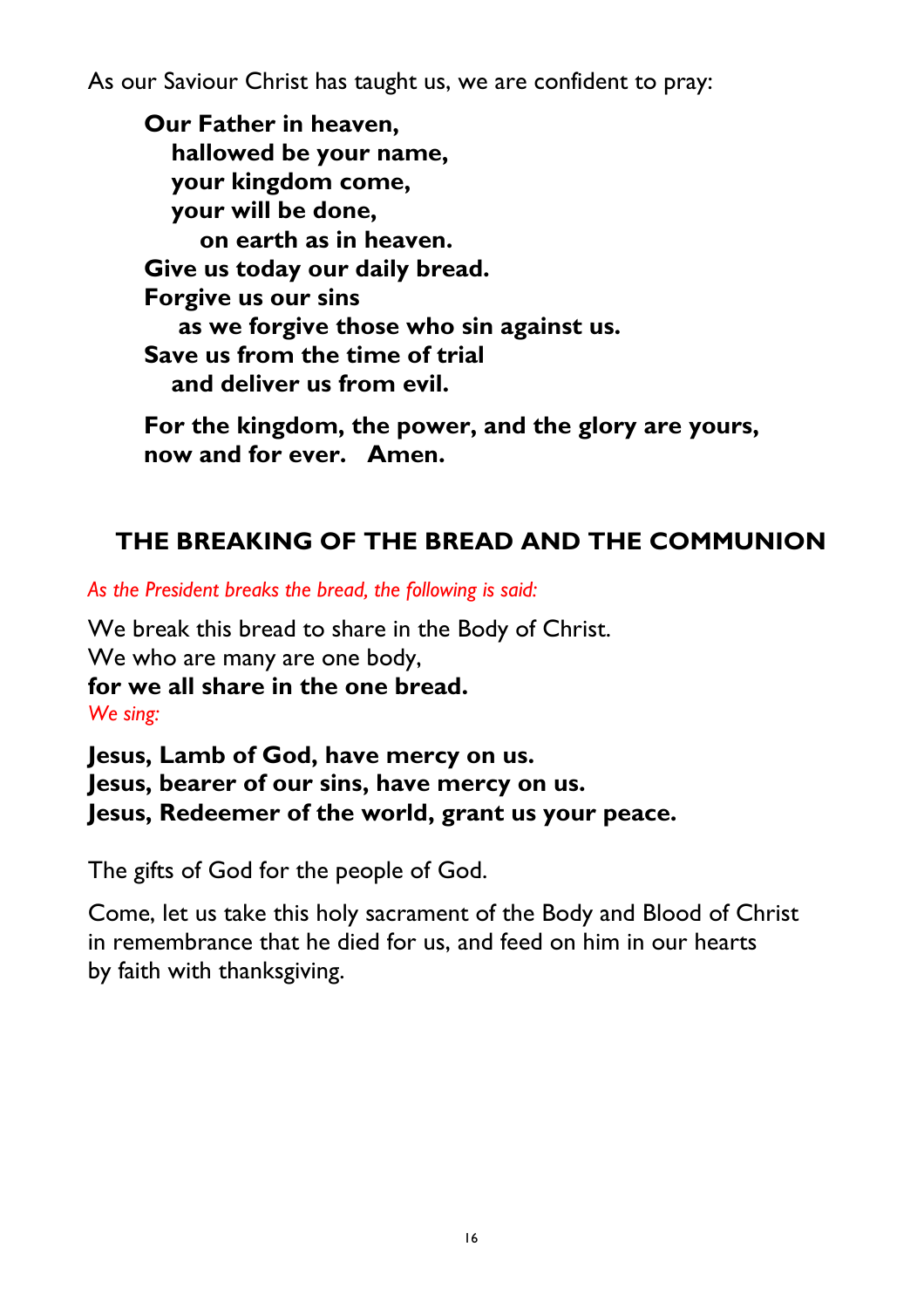#### *Communion is distributed.*

*During Communion, the choir sings the following anthem:* 

*tamquam advenientis spiritus* as of a mighty wind *alleluia, alleluia.* alleluia, alleluia.

*Factus est repente de coelo sonus,* Suddenly there came a sound from heaven *vehementis ubi erant sedentes, alleluia;* coming where they were sitting, alleluia; *et repleti sunt omnes Spiritu Sancto,* and they were all filled with the Holy Spirit, *loquentes magnalia Dei,* extending the wonderful works of God,

*Words:* Acts 2:2,4 *Music:* Gregorian chant

Organ: *Meditation on "Veni Creator Spiritus"* Paul Fey (*b. 1998*)

*After Communion, silence is kept.* 

# **THE SENDING OUT OF GOD'S PEOPLE**

*All stand. The President offers a prayer, concluding with:* 

Father,

**we offer ourselves to you as a living sacrifice, through Jesus Christ our Lord. Send us out in the power of your Spirit to live and work to your praise and glory.** 

*Please sit for notices.* 

## **CLOSING HYMN**

#### *All stand.*

- 1. Filled with the Spirit's power, with one accord The infant church confessed its risen Lord. O Holy Spirit, in the church today No less your power of fellowship display.
- 2. Now with the mind of Christ set us on fire, That unity may be our great desire: Give joy and peace; give faith to hear your call, And readiness in each to work for all.
- 3. Widen our love, good Spirit, to embrace In your stron care all those of every race: Like wind and fire with life among us move Till we are known as Christ's and Christians prove.

*Words:* John Raphael Peacey (*1896–1971*) *Music:* Woodlands, Walter Greatorex (*1877–1949*)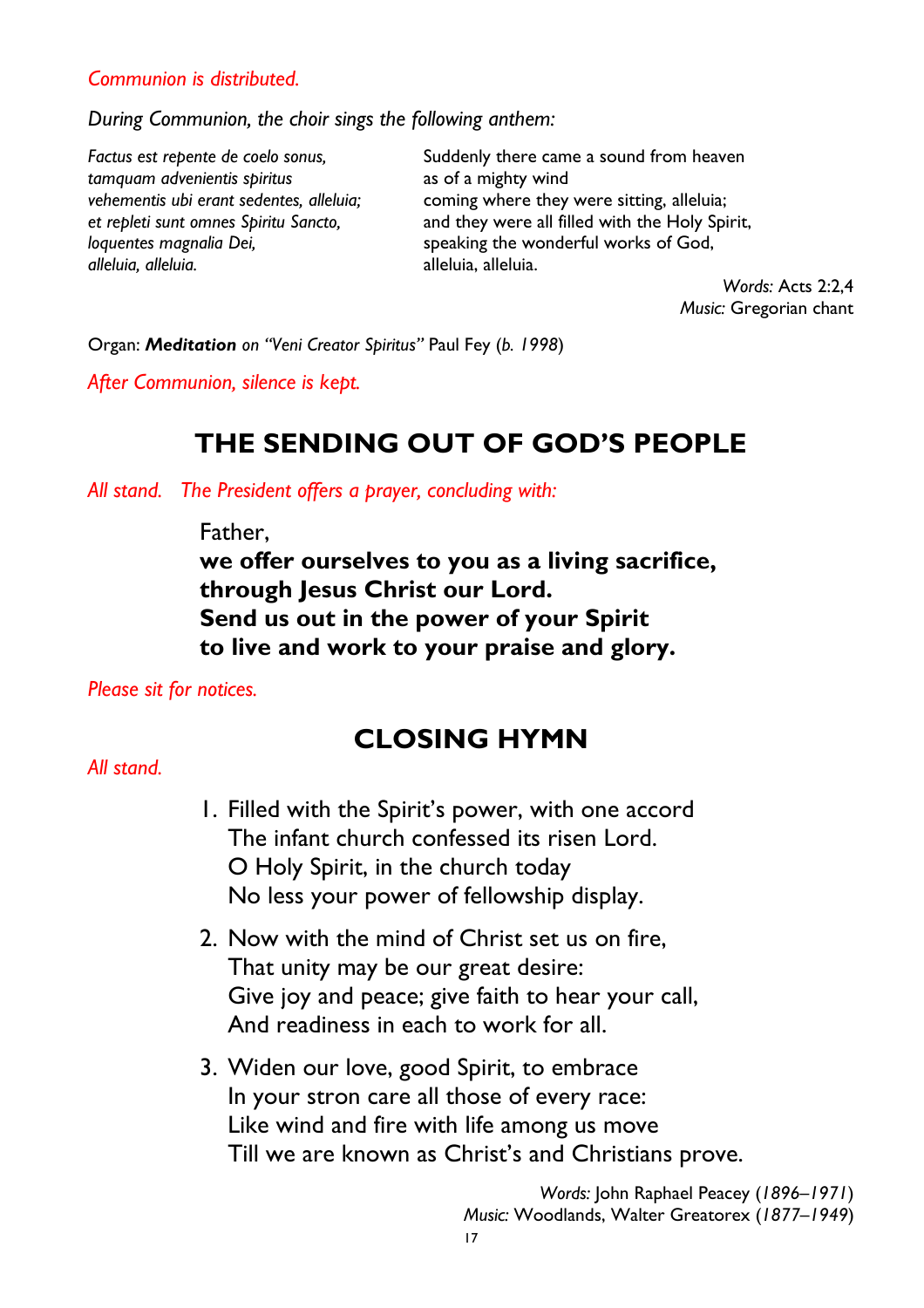*The priest pronounces a blessing to which all respond:*  **Amen.** 

Go in peace to love and serve the Lord. Alleluia! Alleluia! **In the name of Christ. Amen. Alleluia! Alleluia!** 

Postlude: *Komm, Gott Schöpfer, heiliger Geist* BWV667 J.S. Bach (*1685-1750*)

## **READINGS FOR NEXT WEEK: FEAST OF THE HOLY TRINITY**

Proverbs 8:1–4, 22–31 Proverses 8:1–4, 22–31 Romans 5:1–5 John 16:12–15

## **NOTICES**

#### **Welcome**

We are very pleased to welcome the families, sponsors and friends of Danielle and Lincoln House who are to be baptized at the 10:00 a.m. eucharist this morning.

#### **Tonight**

### **Festal Choral Evensong (BCP) for Pentecost at 6:30 p.m., followed by refreshments in the Hall. Please join us for a fitting end to the Easter Season.**

#### **Readers/Servers/Eucharistic Assistants Refresher Course**

Thank you to all who attended the refresher course for all those involved in these important ministries last Sunday.

**Public Lecture:** *Identity and Inclusion: Jesus and the Syruphoenician Woman in Mark's Gospel*  This public lecture will cover the socio-cognitive ramifications of ethnic identity in the ancient world, and Jesus' response.

Presented by Dr Elizabeth Shively, Director of Teaching and Senior Lecturer in New Testament, University of St Andrews (School of Divinity), Co-Investigator on the Figuring the Enemy Project, and Honorary Research Fellow, Trinity College Theological School.

| Date:      | Tuesday 14 June 2022                                                                                     |
|------------|----------------------------------------------------------------------------------------------------------|
| Time:      | $7:30 - 9:00$ pm                                                                                         |
| Location:  | Old Warden's Lodge, Trinity College Theological School<br>100 Royal Parade, Parkville, VIC 3052          |
| RSVP:      | By 5pm Sunday 12 June 2022 / Click here to RSVP<br>https://www.trybooking.com/events/landing?eid=913196& |
| Enquiries: | Theological School   03 9348 7127 / theologyevents@trinity.edu.au                                        |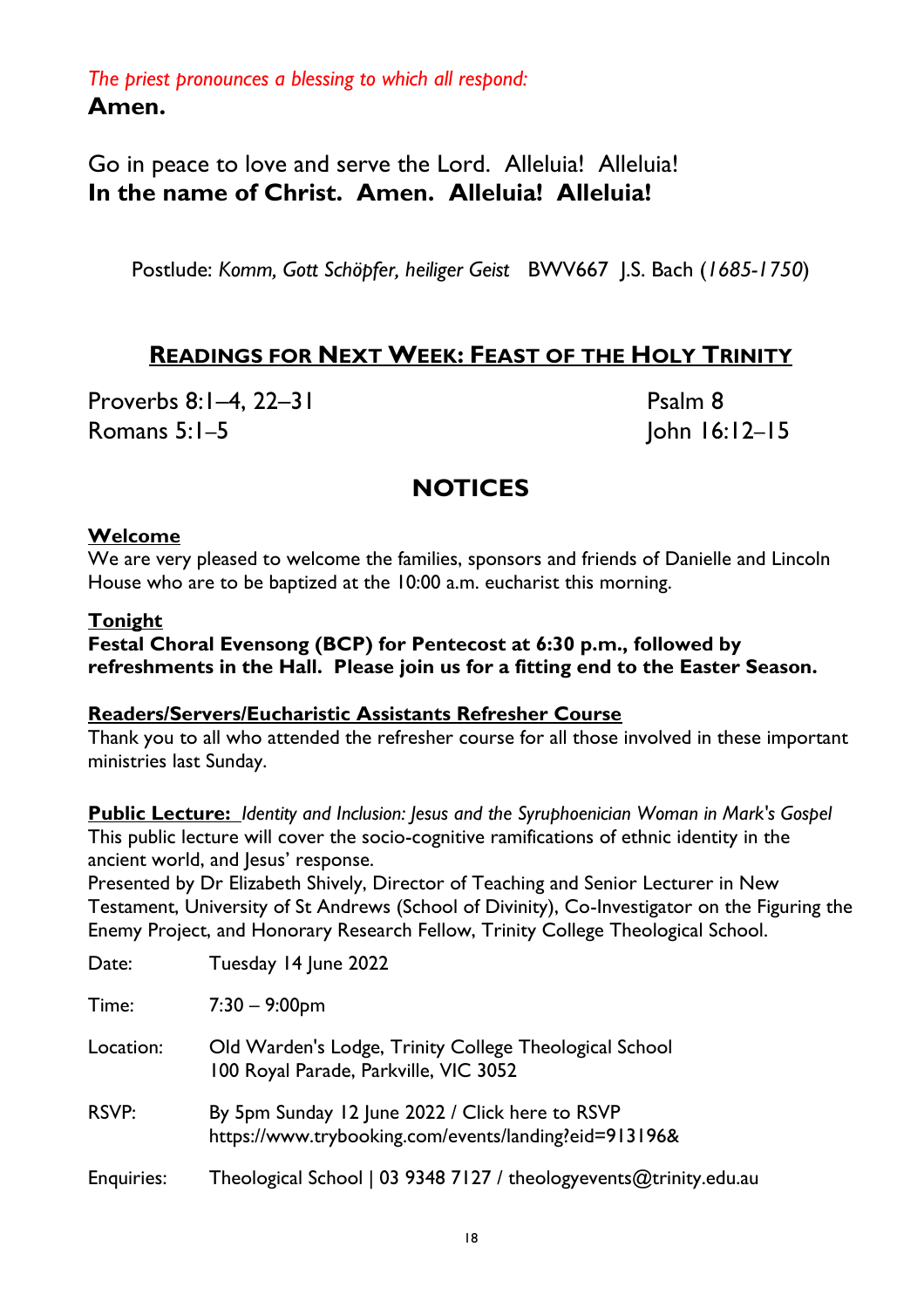## **THE WEEK AHEAD**

| <b>Weekdays</b><br><b>Monday - Saturday</b>         | 9:00 a.m.<br>5:00 p.m.                                          | <b>Morning Prayer</b><br><b>Evening Prayer</b>                                           |
|-----------------------------------------------------|-----------------------------------------------------------------|------------------------------------------------------------------------------------------|
| <u>Day</u>                                          | <b>Morning Prayer</b><br>in Chapel and by                       | <b>Evening Prayer</b><br>Zoom (details below)                                            |
| Monday, 6 June<br><b>Ember Day</b>                  | Psalm 86<br>Ezekiel $32:1-16$<br>2 Corinthians 7:2-16           | Psalm 88<br>Deuteronomy 21:22-22:12<br>Acts 8:4-13                                       |
| Tuesday, 7 June<br><b>Ember Day</b>                 | Psalm 90<br>Ezekiel 32:17-32<br>2 Corinthians 8:1-15            | Psalms 119:89-104<br>Deuteronomy 24:5-22<br>Acts 8:14-25                                 |
| <b>Wednesday, 8 June</b><br><b>Ember Day</b>        | Psalm 89:1-18<br>2 Chronicles 1<br>2 Corinthians 8:16-24        | Psalm 89:19-38<br>Deuteronomy 26<br>Acts 8:26-40                                         |
| <b>Reflections on the Lections</b>                  | Via Zoom: see details below                                     |                                                                                          |
| Thursday, 9 June<br>Columba of Iona                 | Psalm 89:39-53<br>2 Chronicles 2:1-3:2<br>2 Corinthians 9       | Psalm 91<br>Deuteronomy 27<br>Acts 8:1-9                                                 |
| Holy Eucharist at 10:15 a.m.                        | Kings 18:41-46;                                                 | Ps. 65:9-11; Matthew 5:20-26                                                             |
| Friday, 10 June<br><b>Ember Day</b>                 | Psalms 92; 93<br>2 Chronicles 4:9-5:10<br>2 Corinthians 10:1-12 | Psalm 94<br>Deuteronomy 28:1-20<br>Acts 9:10-19a                                         |
| Saturday, II June<br>Barnabas, Apostle and Martyr   | Psalm 101<br>Ecclesiastes 12:9-14<br>Acts 4:32-37               | Psalm 150<br>Exodus 3:1-15<br>John 17:17-26                                              |
| Holy Eucharist at 9:30 a.m.                         | $ $ ob 29:11-16; Ps 98;                                         | Acts 11:22-30, 13:1-3; Matt. 10:7-<br>$\overline{13}$                                    |
| <b>Next Sunday, 5 June</b><br><b>Trinity Sunday</b> | 8:00 a.m.<br>$10:00$ a.m.<br>5:00 p.m.                          | <b>Holy Eucharist</b><br><b>Holy Eucharist</b><br><b>Holy Eucharist &amp; Meditation</b> |

### Meeting ID: 709 867 2691; Passcode: 630283 https://zoom.us/j/7098672691?pwd=TFBBSGYxb2lhcUI3RWR1dm1XWDQ4Zz09

Meeting ID: 709 867 2691; Passcode: 630283 <https://zoom.us/j/7098672691?pwd=TFBBSGYxb2lhcUI3RWR1dm1XWDQ4Zz09>

#### **Reflections on the Lections 7:30 p.m., Wednesday, 8 June**

Meeting ID: 926 3986 2120; Passcode: 551393 <https://zoom.us/j/92639862120?pwd=dkpiSXdMa0VvZnVUYm5hUWFzWGcydz09>

**Evening Prayer 19. In the set of the Second Line State 3:00 p.m., Monday - Saturday and State 3:00 p.m.** 

### **Morning Prayer 19:00 a.m., Monday - Saturday 19:00 a.m., Monday - Saturday in the same of the same of the same of the same of the same of the same of the same of the same of the same of the same of the same of the same of**